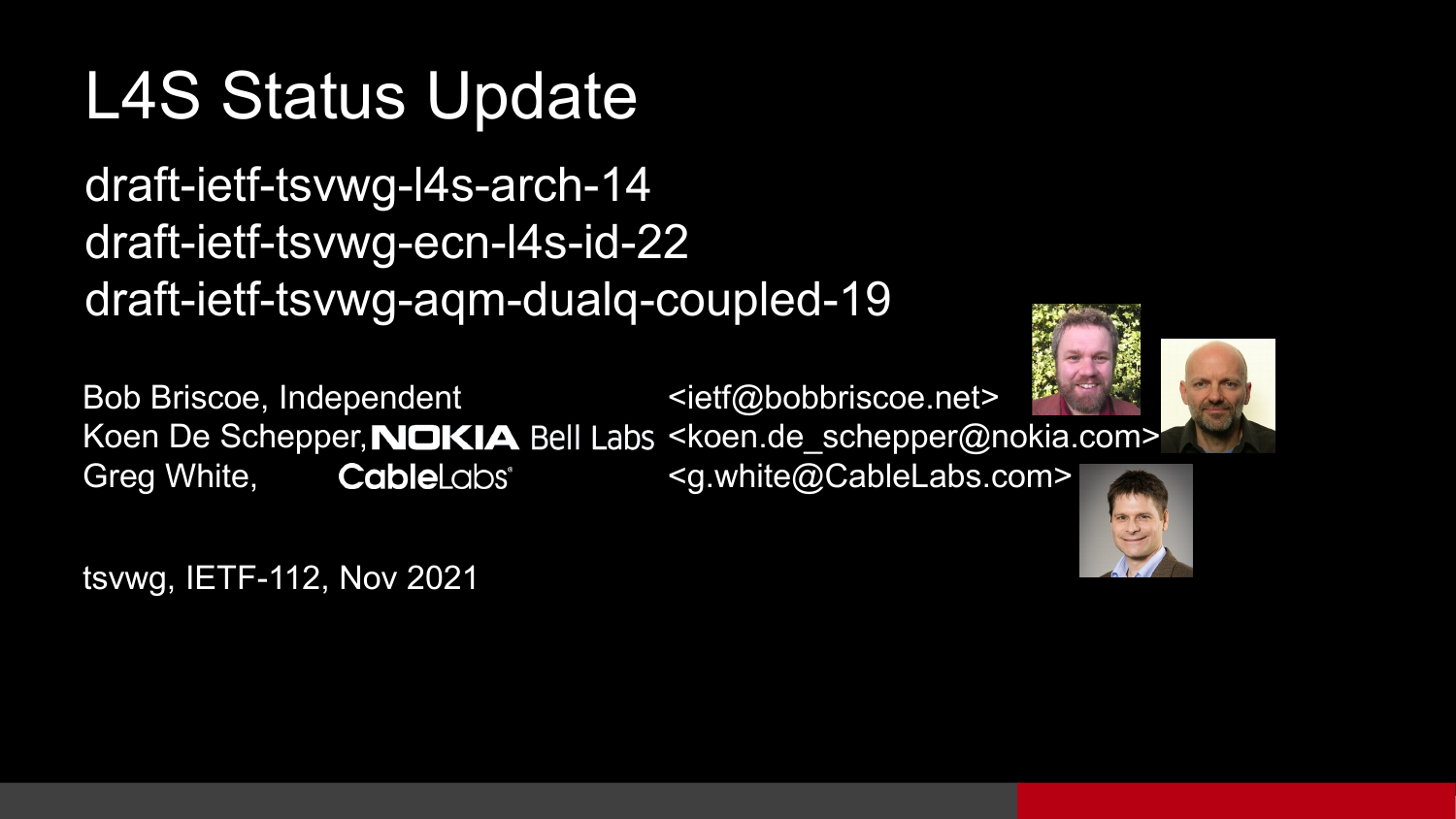# Recap – L4S Motivation

- Very low queuing delay potentially for *all* Internet applications
- including for capacity-seeking & capacity-adaptive

### The trick: scalable congestion control

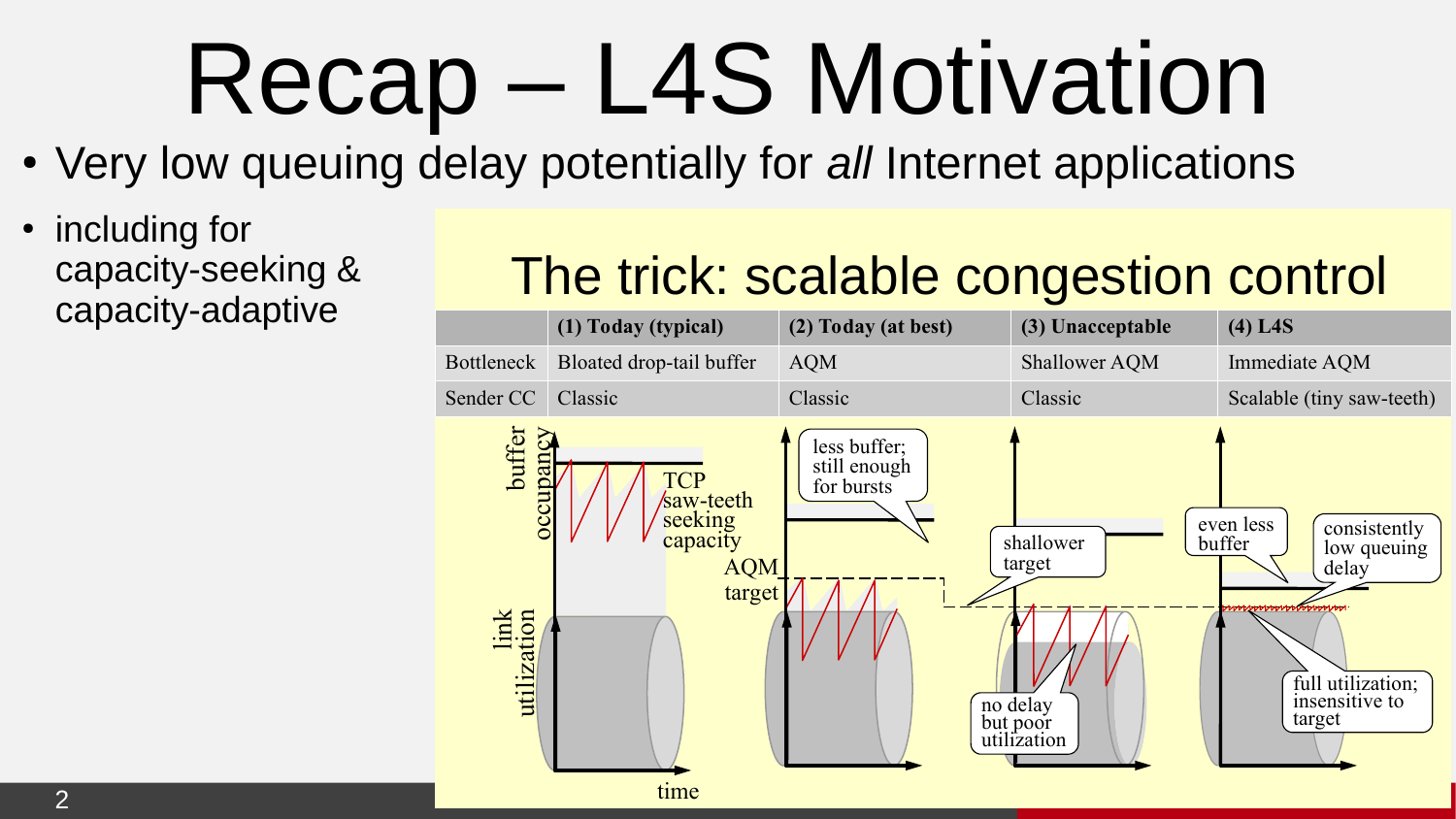# Recent L4S-Related News

- Pete Heist's continuing 'red team' testing & evaluation
	- <https://github.com/heistp/l4s-tests/#readme>
	- esp. bursty links, bursty flows
- Linux (FQ-)CoDel patch to enable L4S support/testing
	- already optional shallow immediate ECN threshold in each flow-queue (for DCs) [RFC8290; §5.2.7]
	- [patch](https://git.kernel.org/pub/scm/linux/kernel/git/netdev/net-next.git/commit/?id=dfcb63ce1de6b10b) allows  $ECT(1)$  specific threshold [Toke H-J & Eric Dumazet] tc qdisc replace dev eth0 root fq codel ce threshold 1ms ce threshold selector 0x1/0x3
	- regular CoDel machinery deeper in each queue for ECT(0) & Not-ECT
- Stuart Cheshire's emails
	- won't presume to summarize for Stuart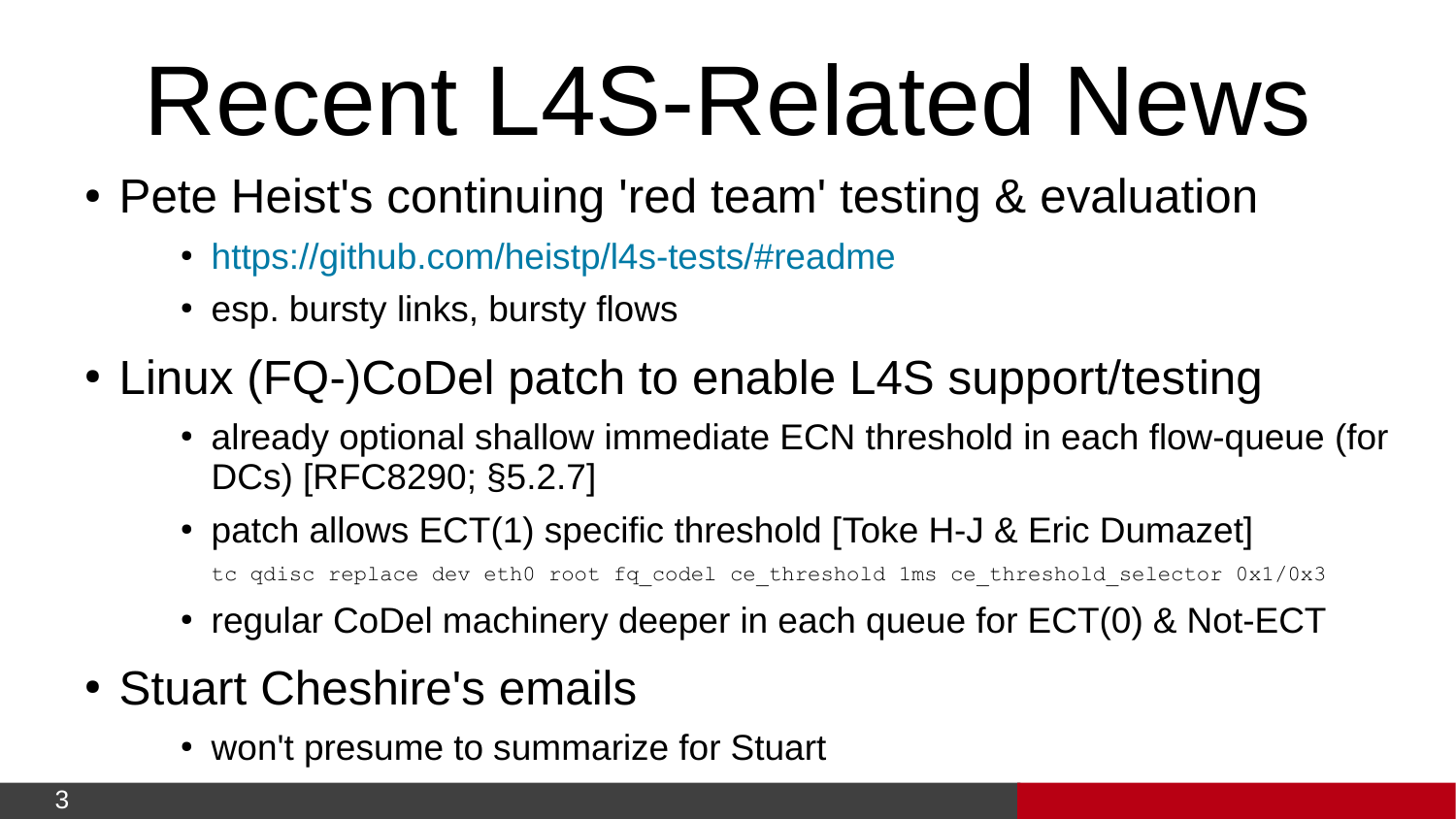## L4S drafts

- Just completed processing of WGLC review comments
	- $-$  draft-ietf-tsvwg-l4s-arch-10  $\rightarrow$  14 (8 Nov)
	- $-$  draft-ietf-tsvwg-ecn-l4s-id-18  $\rightarrow$  22 (8 Nov)
	- $-$  draft-ietf-tsvwg-aqm-dualq-coupled-16  $\rightarrow$  19 (3 Nov)
	- apologies for lack of usual summaries of diffs, and for JIT posting
- Diffs (next slides):
	- normative
	- technical
	- editorial

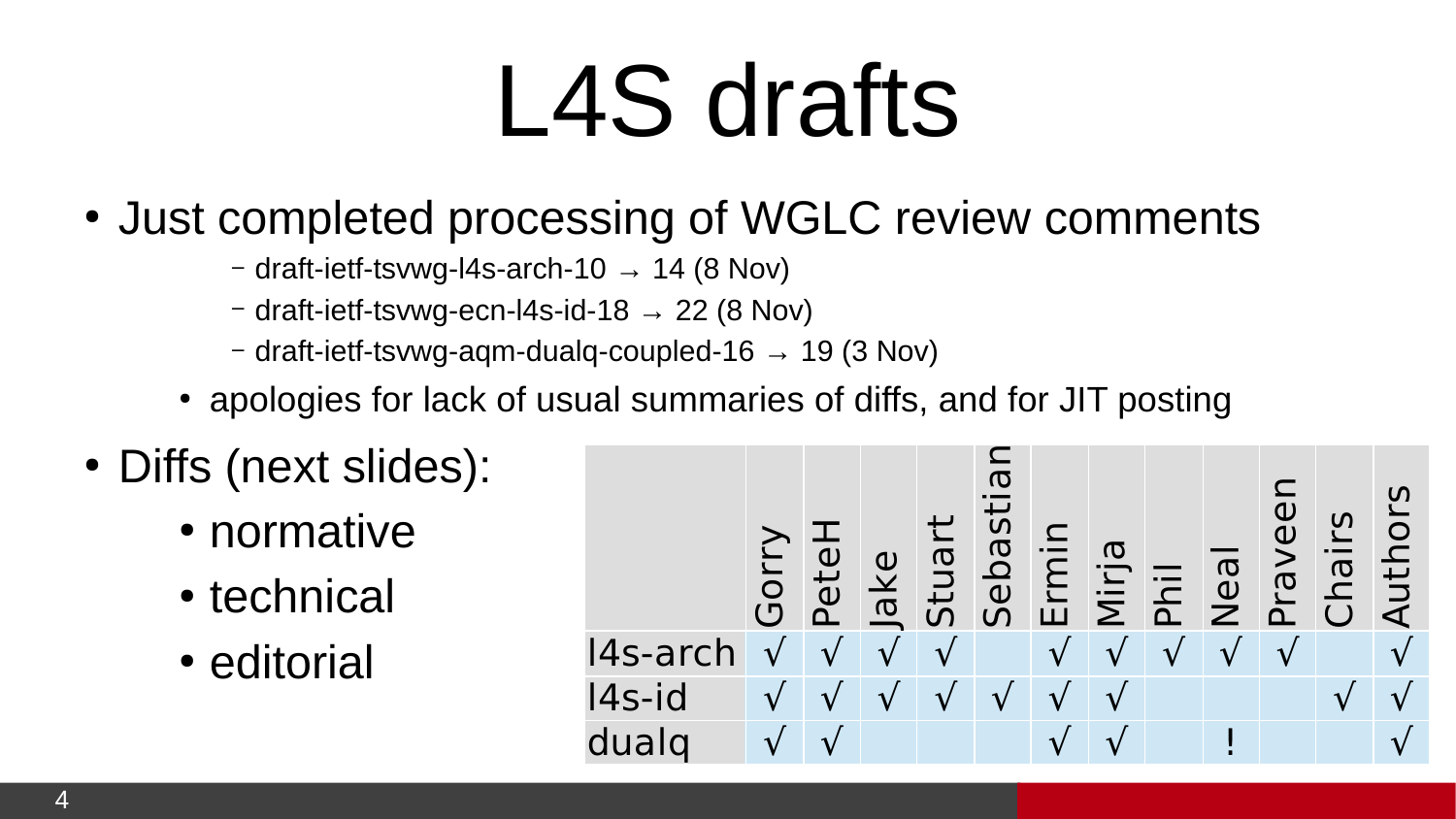## Draft updates: L4S Architecture [l4s-arch-10 -> 14](https://datatracker.ietf.org/doc/html/draft-ietf-tsvwg-l4s-arch) (8 Nov)

- Normative  $n/a$
- $\cdot$  Technical none?
- Editorial
	- New "Document Roadmap" section
	- New start to "Architecture Overview"
	- Clarified explanation of DualQ
	- Expanded "Traffic Rate (Non-)Policing"
	- More Specifics in "Interactions with Rate Policing"
	- References for assertions & removed more controversial words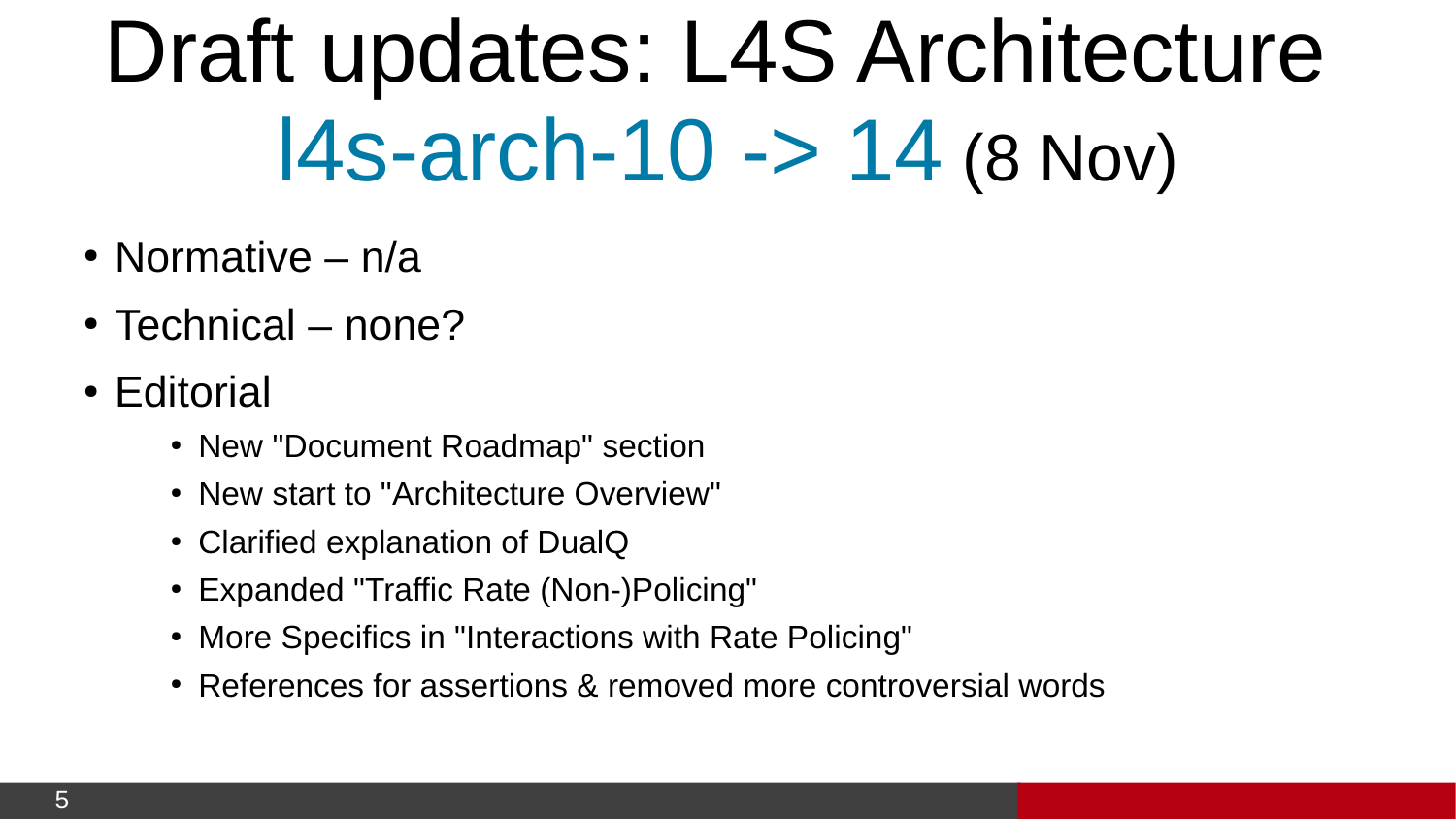## Draft updates: ECN Protocol for L4S [ecn-l4s-id-18 -> 22](https://datatracker.ietf.org/doc/html/draft-ietf-tsvwg-ecn-l4s-id) (8 Nov)

- Normative
	- Prague req's (§4): Jake attempted to improve ECN AQM fallback
		- but more lax IMO (no change to normative text)
	- Guidance on Congestion Response in the RFC Series (§4.3.1)
		- where L4S does & doesn't comply [esp RFC4774], and justification if not (no new normative text)
	- Exception for Packet Identification if Transport-Aware AND ECN classification (§5.3)
		- ancient text, used to class CE as if ECT(0), if most recent ECT was ECT(0). Now only if *all* ECT(0)
	- Inclusion and Exclusion of additional traffic with L4S (§5.4.1.1 & §5.4.1.2):
		- The operator MUST NOT...  $\rightarrow$  The process/node MUST NOT...
- Technical
	- Limiting Packet Bursts from Upstream Links added section
	- Open Questions: Cross-refs to above new section and added Bursty Traffic question
- Editorial
	- Lots, esp. added references for assertions & removed more controversial words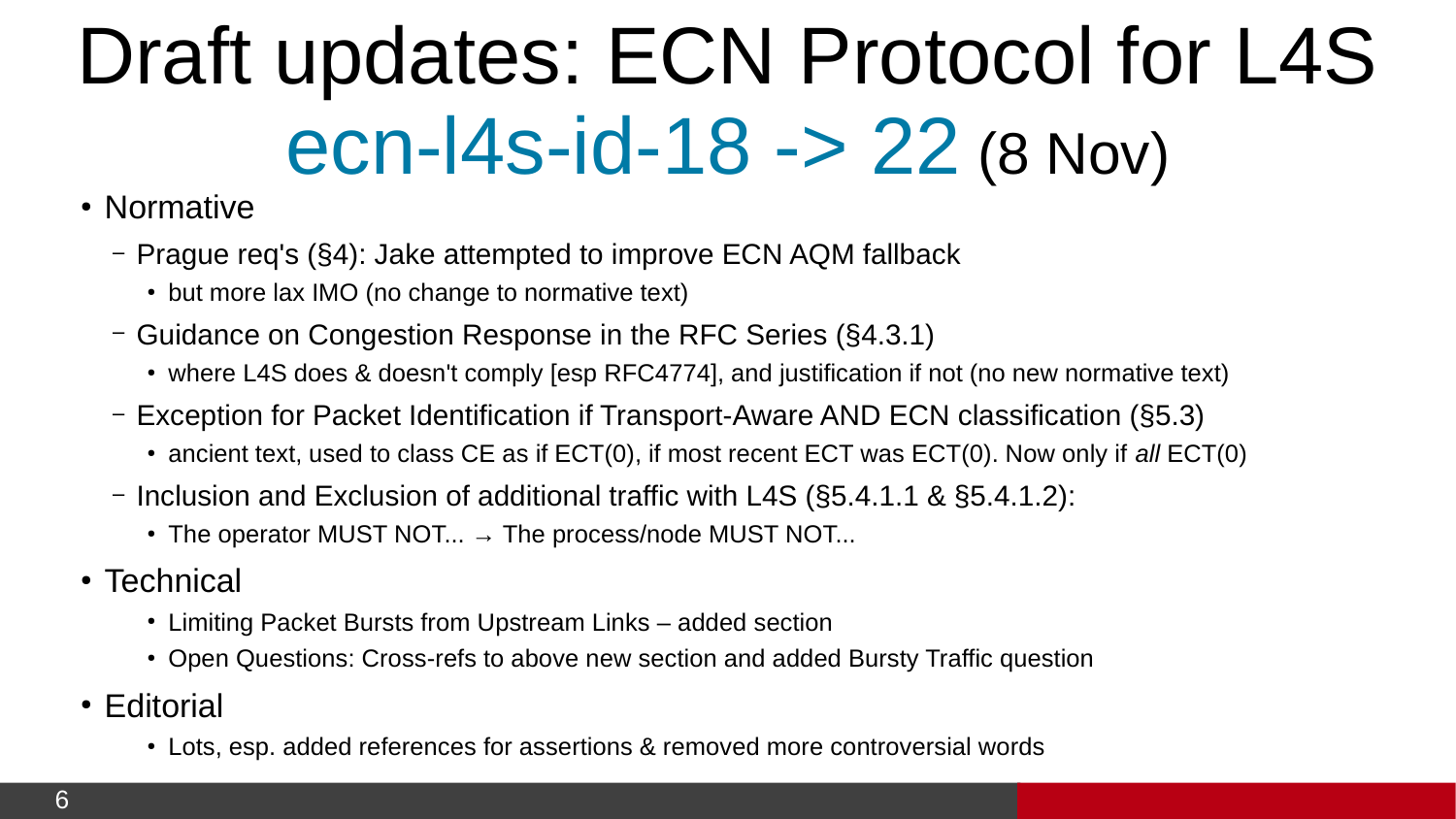Draft updates: DualQ Coupled AQMs for L4S [aqm-dualq-coupled-16 -> 19](https://datatracker.ietf.org/doc/html/draft-ietf-tsvwg-aqm-dualq-coupled) (3 Nov)

- Normative none
- Technical
	- Improved explanation of need for conditional scheduler
	- Updated referenced [PI2 Parameters](https://arxiv.org/abs/2107.01003) paper
	- Described potential bursty traffic problem & potential solution (Appx A)
	- Guidelines on RTT-independence & choosing coupling factor, *k* (Appx C) – wrote up maths that had been in a referenced paper, but needed correcting
- Editorial
	- Lots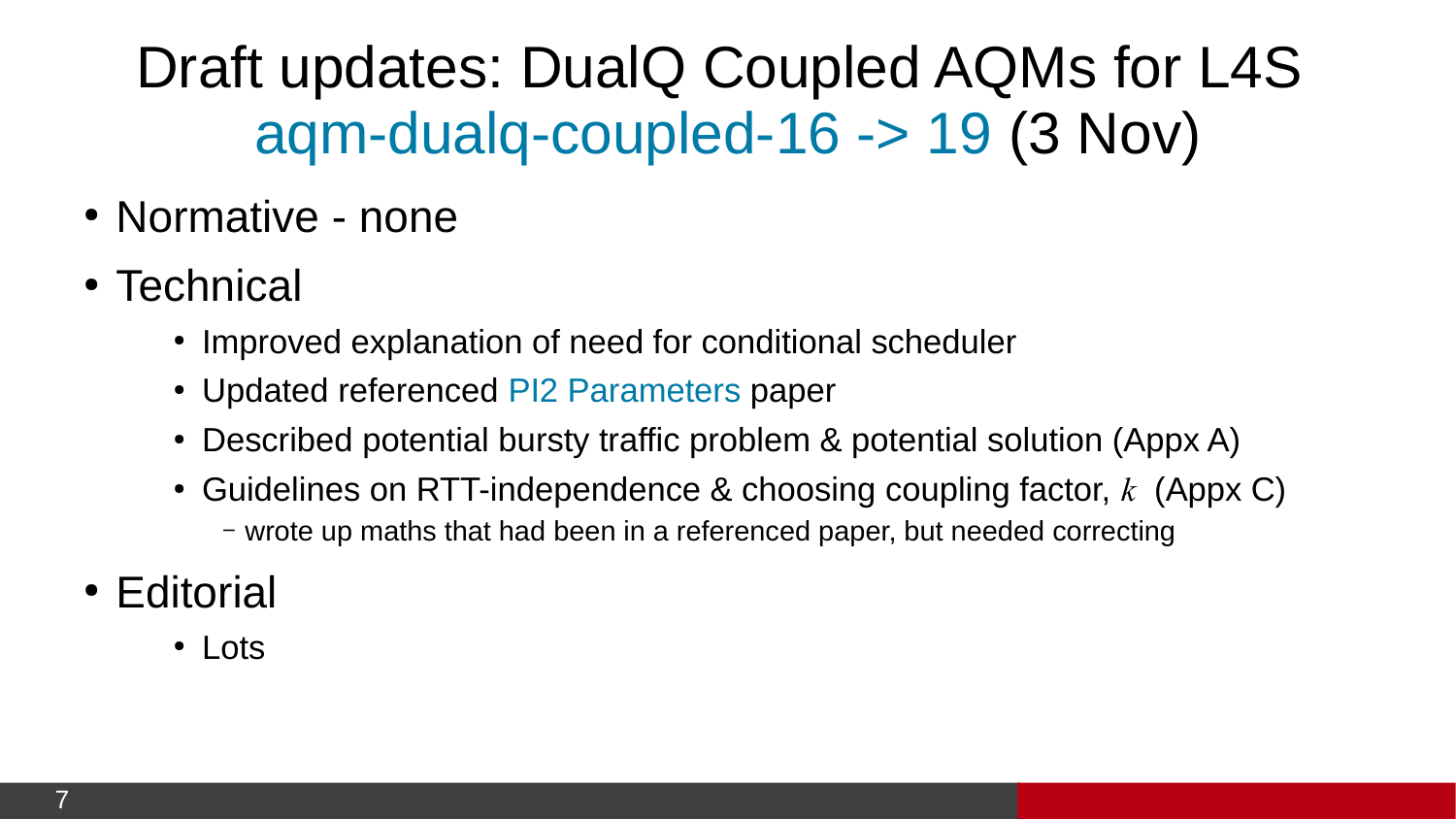# Next Steps

- Follow-ups to draft changes in response to WGLC comments
	- then ...? (dependent on chairs' assessment of position)
- Expected work in parallel to approval process:
	- Scalable CC algorithm improvements,
		- esp. flow start and integrating delay with ECN & loss metrics
	- Investigate interaction with bursty traffic
	- Progressing I4sops
	- Reporting performance results from L4S experiments
	- Tracking deployment status of L4S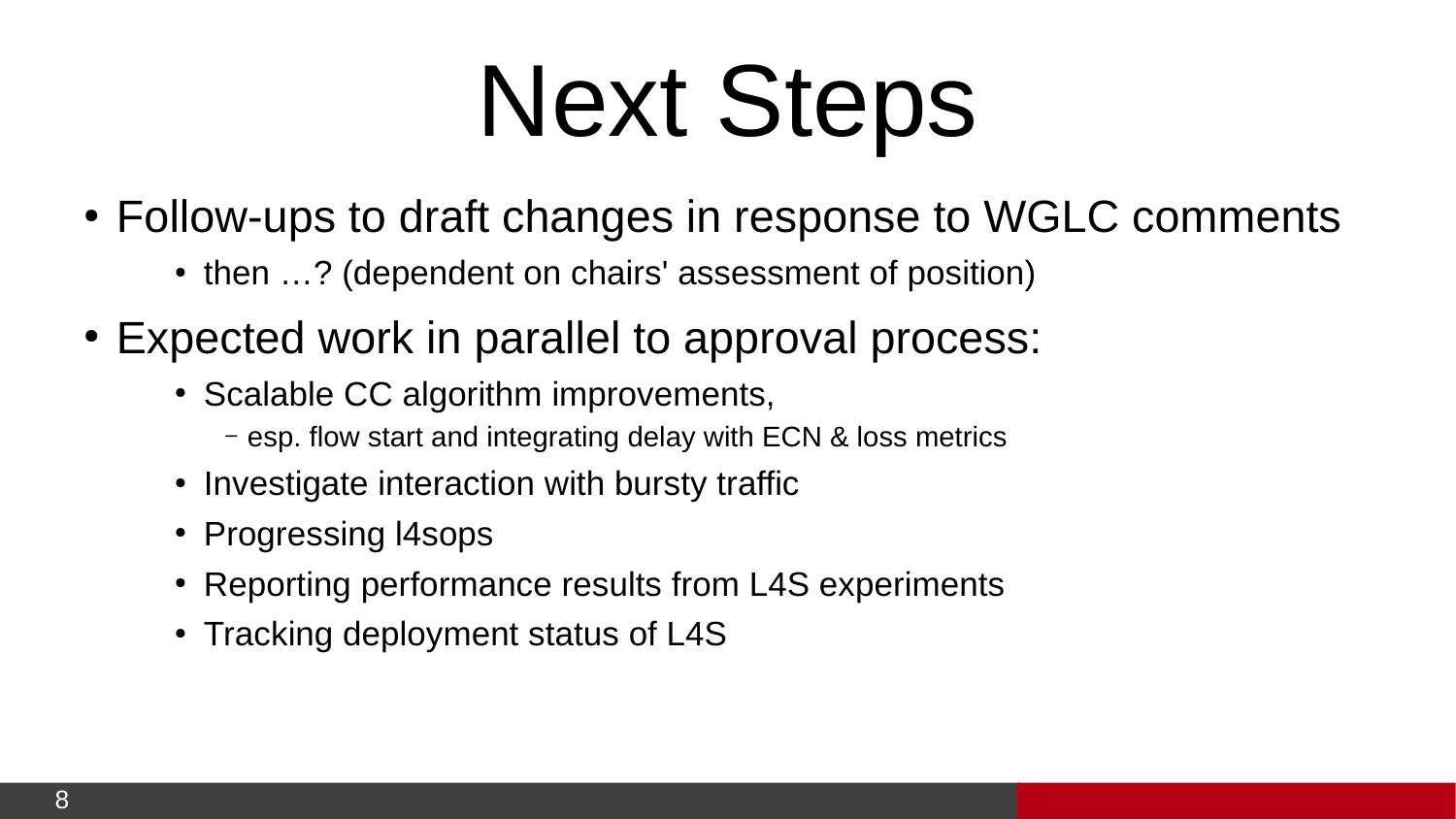#### L4S Status Update

Thank you to all those who contributed to the WGLC, and to those still contributing to list discussion